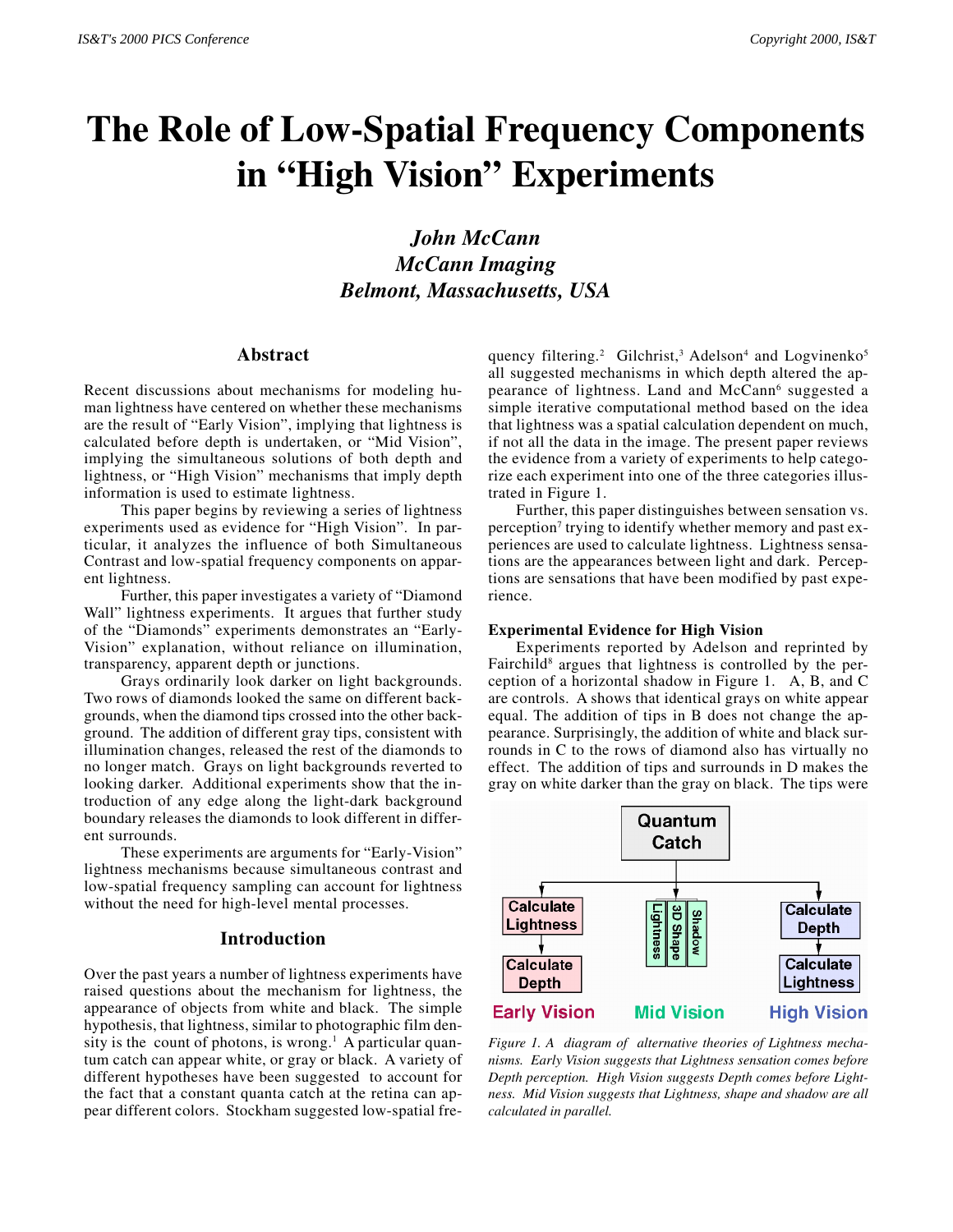

*Figure 2. These four displays support "High Vision". A is a control using identical gray diamonds. B adds a dark tips to the top diamonds and light tips to the bottom diamonds. This control shows that the tips do not change the appearance of the grays. C places a dark surround around the bottom row, while leaving a light surround around the top row. Surprisingly, the change of the grays is small. D is the combination of the tips from B and the surround from C. Here the rows of gray diamond surrounded by white look darker than those surrounded by black. The "High Vision" hypothesis is that human visual system interprets the grays on white as grays in sunlight and the grays on black as shadow. The dark tips on the upper diamonds and the light tips on the bottom ones provide consistent evidence of the sun shade hypothesis. By "High Vision" theory humans adjusts the lightness of the lower diamonds to be lighter because they appear to be in a shadow.*



*Figure 3. These four displays support Simultaneous Contrast. E is the familiar grays-on-white and grays-on-black. Grays-on-white looks darker. In F the diamond are moved to the white-black edge, with tips removed. The grays-on-white still look darker. C and D are the same as Figure 2. D behaves just like E and F exhibiting the familiar Simultaneous Contrast effect. C is the anomalous result. Display C has shut off Simultaneous Contrast.*



*Figure 4. Four displays used to test the role of edges in displays C & D. G shows that the introduction of a light and dark line across the gray diamond along the white-black border restores simultaneous contrast. H shows that dots work as well. By this hypothesis the anomalous behavior of display C is controlled by the uniform gray diamonds. Any contour that breaks up the uniformity of the diamonds will restore simultaneous contrast.*

intentionally chosen to create the perception of a high illumination horizontal stripe above a shadow. The tips of the gray diamond are light in the bright light and dark in the shadow. The appearance of the gray in the shadow is lighter. By this argument the "High Vision" perception of light and shadow is the controlling mechanism.

#### **Experimental Evidence for Simultaneous Contrast**

A second set of similar experiments can be used to make the case for the familiar "Early Vision" simultaneous contrast mechanism<sup>9</sup>. Figure 2 shows darker grays in white surrounds in E, F and D. The unusual result is C. Here the absence of tips, or the presence of continuous gray diamonds have shut off the simultaneous contrast mechanism. How can we sort out the two opposing explanations. They center on C. Is it a control showing that surround does not matter, or is it a curious anomaly?

### **Early vs. High Vision**

There are three convincing arguments for simultaneous contrast or "Early Vision" as the controlling mechanism. First, any edge, continuous in G or intermittent in H, restores simultaneous contrast<sup>9</sup> (Figure 4). Second, the rows of diamond are made up of a simple repeating pattern. The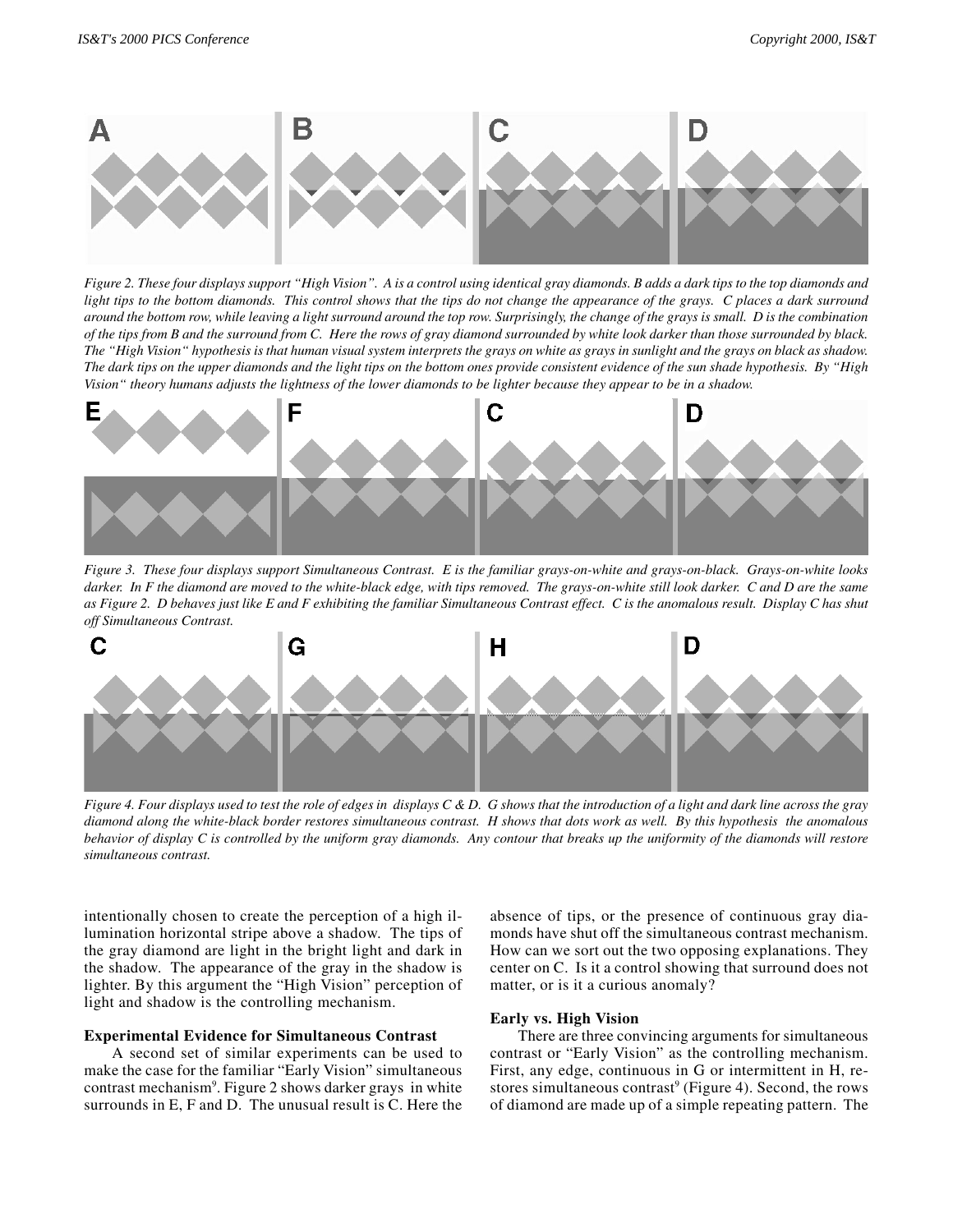

*Figure 5. The same lightness are seen in displays C and a simplified one-quarter diamond pattern C'. The same is true for D and D' with tips. There is no difference in lightness between the complex displays with implied illumination and the simple ones without any implied illumination.*



*Figure 6. Display I' shows the reversal of the tips so that they are inconsistent with the illumination hypothesis. The difference in lightness is slightly smaller than that found in D', however it is larger that found in C'. These inconsistent tips also restores simultaneous contrast.*

lightnesses of these simple patterns are the same as those in the complex patterns with the shadow argument (Figure 5). Third, the tips used in D to make a shadow-consistent image restores simultaneous contrast. The same is true if we reverse the tips and make a shadow-inconsistent image (Figure 6). Simultaneous contrast is all we need to understand this diamond experiment.

# **White's Effect**

White's Effect<sup>10</sup> is the inverse simultaneous contrast effect is shown in Figure 7. The author suggests that humans perceive that the gray areas are behind stripes and adjusts perception to appear the same as if the stripes were removed. The reverse of contrast. A recent paper<sup>11</sup> has first excluded scattered light as the mechanism. It further showed that multi-resolution sampling can account for the

lightnesses on the right being higher than those on the left (Figure 8). Full- resolution models, that can successfully predict lightness in simultaneous contrast cannot predict White's effect. Nevertheless almost any multi-resolution model can account for these results by sampling the output from each resolution independent of the others (Figure 9). Figure 10 plots the model response to Whites effect. The grays on the left are darker than those on the right.

#### **Logvinenko's Edges**

Figure 11 shows still another "Diamond Wall" experiment.<sup>5</sup> The author observes that the difference in lightness between gray diamonds (light surround vs. dark surround) in Figure 11a is greater than the difference in 11b. He measures the difference in lightness as 1.0 Munsell units. The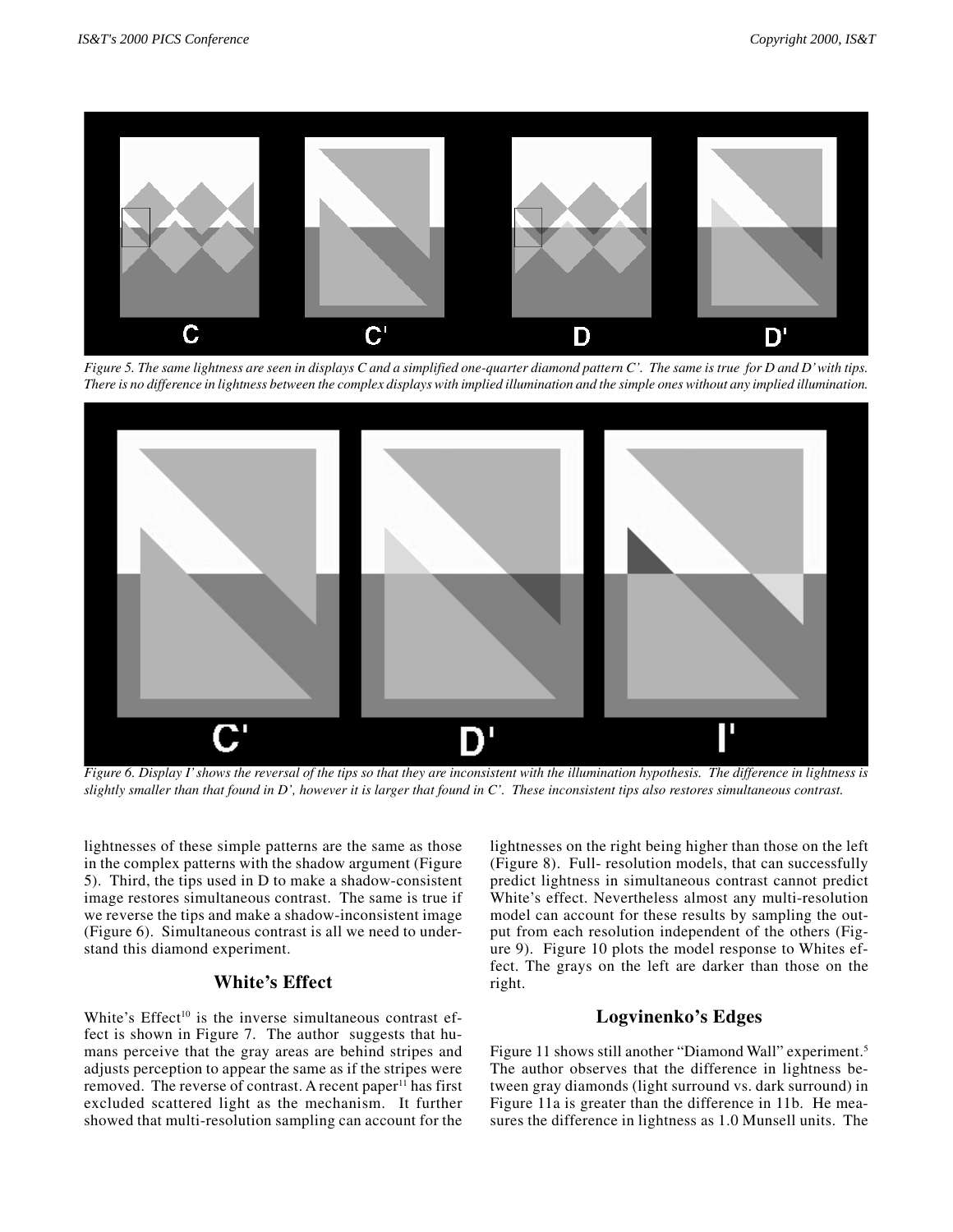

*Figure 7. The comparison of Simultaneous Contrast with White's effect. The gray on right in White's effect is lighter than the left. In White's effect there is more white adjacent to the gray than black.*



*Figure 8. Sampling values of hypothetical large receptor pools. Single receptors up to pools the width of the gray stipes give equal responses (144). As right pool get larger the black stipes on the right lower the pool response to as low as 73, while the white stripes raise the pool on the right ti a high as 198. As the pool gets larger, the pool response returns to equal values.*



 *Figure 10. The results of a calculation done with the process shown on the right of figure 9.*



*Figure 9. The left side shows that multi-resolution computations do not explain Whites effect. The right side shows that models that include directly calculations from low-resolution stages can explain Whites effect.*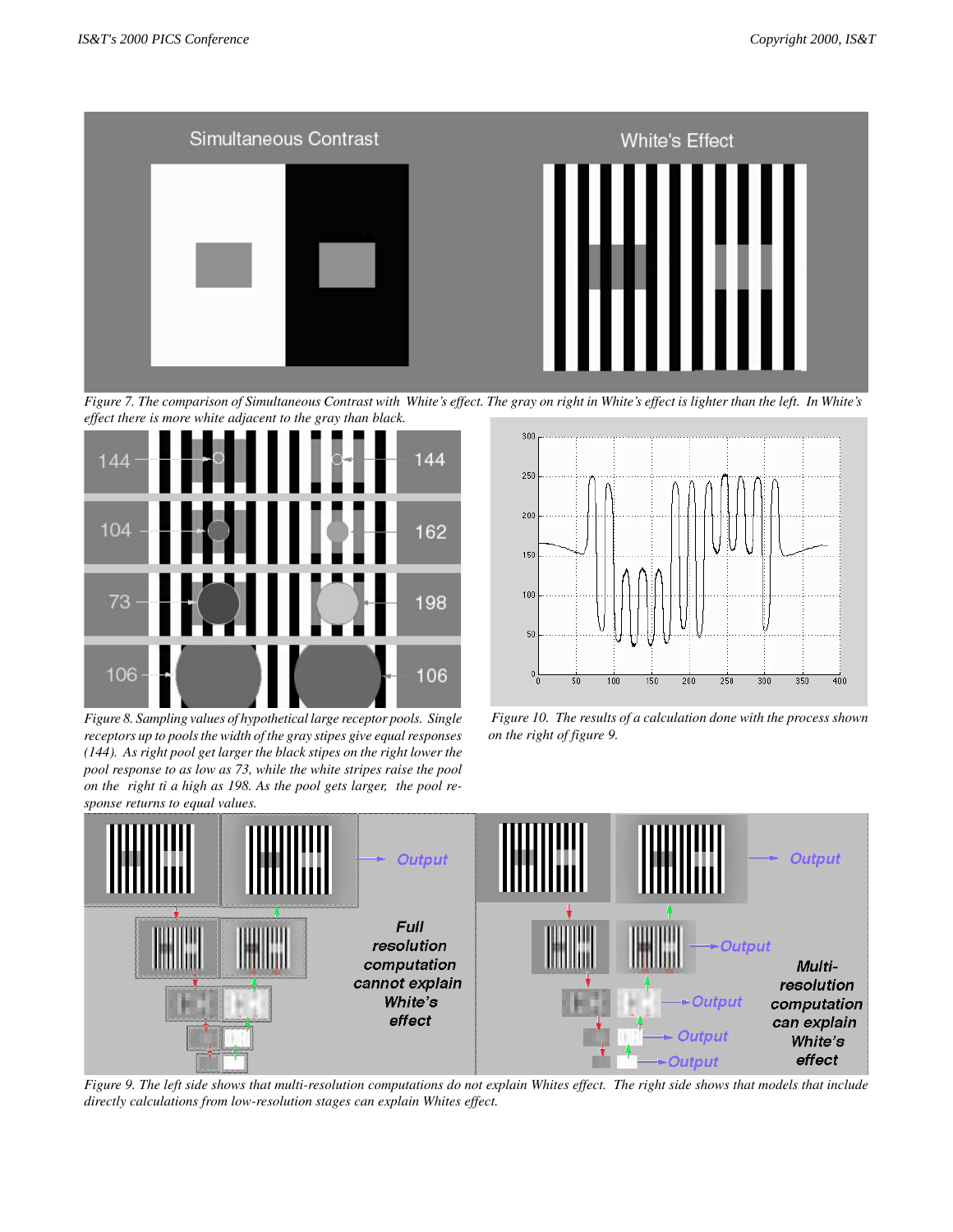

*Figure 11. Logvinenko displays illustrating the difference in lightness with straight light dark edges and angular borders. Here again the argument is that the straight edges are associated with an illumination edge and the angular edge is not. By this hypothesis lightnesses associate d with illumination edges are different.*



*Figure 12. The average radiance in Figure 11b at the 32 x32 average level. The corresponding average for Fig 11a is uniform. The black outlines show the locations of the gray diamonds at full resolution.*

author asserts that the lightnesses are different because the long light-dark straight edges (11a) can be interpreted as a an illumination edge while the sawtooth light-dark edges (11b) cannot.

We wanted to see if this pair of displays could be explained by either low-frequency sampling (White's effect), or simultaneous contrast (Adelson's diamonds).

The vertical spacing between corresponding gray diamonds is smaller in Fig 11a than 11b. If we compare the averages both figures we find they are similar for 2x2, 4x4, 8x8, 16x16. However, they are marked different for 32x32. Fig 12 shows the 32x32 averaged down and bicubically interpolated back up. The corresponding image for figure 11a is uniform.

We can make the average data more uniform by adjusting the vertical distances to match Figure 11a. Figure 13 shows such targets. The lightness differences between 13a with straight edges are still larger than 13b. Although this made the two displays much more like each outer in the very low spatial frequencies, it did not remove all the differences. Again we took the digital data input for Figure 13 and averaged it to model lower-spatial frequency



 *Figure 13. Revised versions of Logvinenko displays with uniform average radiance in the 12 by 8 resolution. The lightnesses of the diamonds surrounded white and black is still larger in Figure 13 a.*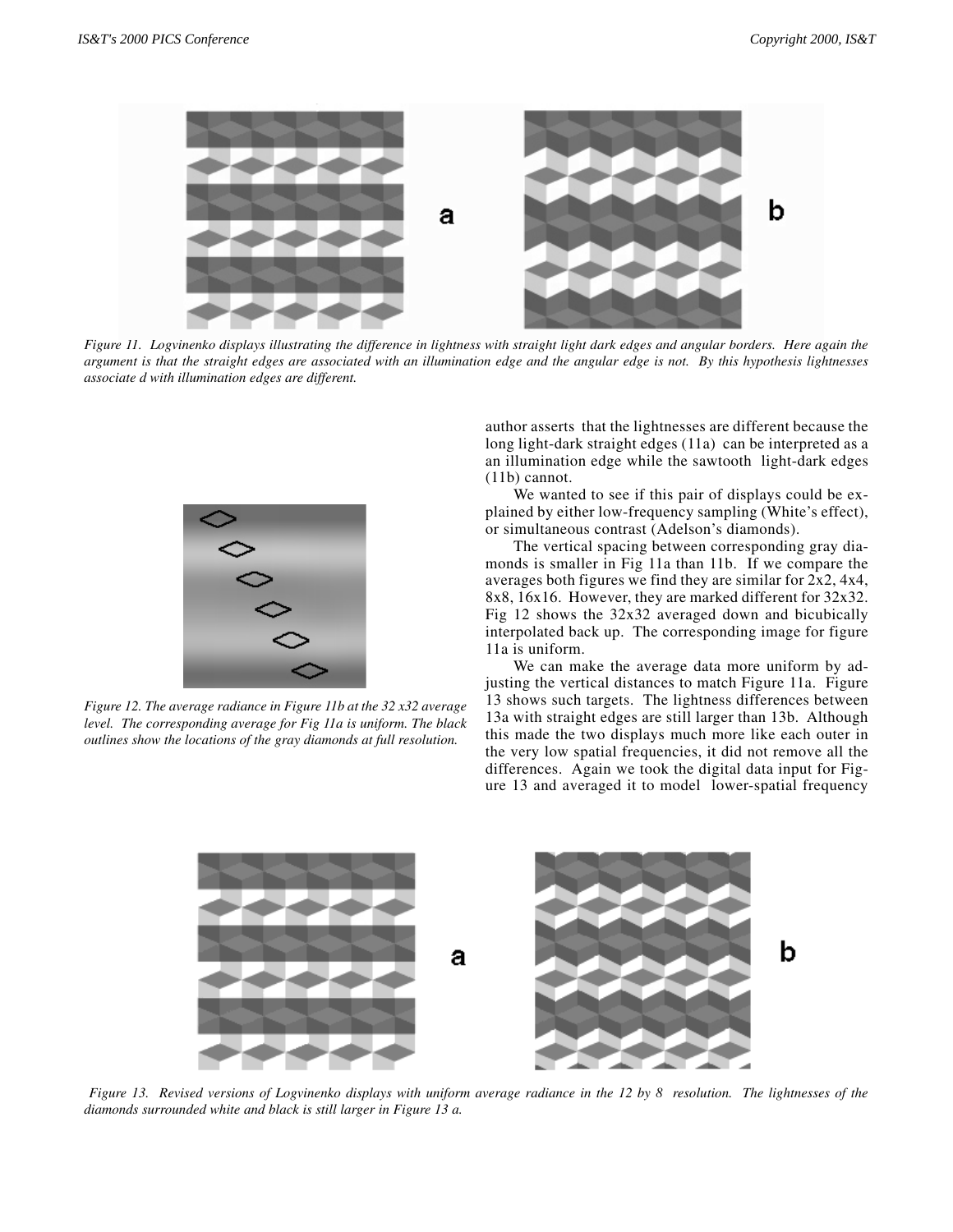

*Figure 14 shows the histogram of average low-spatial frequency input. The horizontal axis plots the length of each side of the averaging box. The value 2 means that a 2 by 2 area of 4 pixels were averaged. After averaging a full size image was reconstructed using bicubic expansion. The vertical axis plots the average digital value of 120 pixel samples from the middle of the gray diamonds in Fig 13. Data is shown for gray diamonds surrounded by white areas in Figure 13a [GonW 13a], gray diamonds surrounded by black areas in Figure 13a [GonB 13a], gray diamonds surrounded by white areas in Figure 13b [GonW 13b], gray diamonds surrounded by black areas in Figure 13b [GonB13b}. Averages with box length 8 and 16 show grays that have unequal average values. The difference in lightness between [(GonW 13a-GonB 13a ) - (GonW 13 - GonB 13b)] is 9 for length 8 and 15 for length 16. This shows that low-spatial frequency can account for the fact that the difference in lightness in Figure 13a is larger than Figure 13b. these results are consistent with White's effect.*



*Figure 15 shows that the elements that make up figure 13 do not exhibit Lovinenko's effect. The difference in the diamond's lightness is the same in both figures.*

responses. We wrote a program that calculated the average values in a box with lengths 2, 4, 8, 16, 32, 64, and 128. We used bicubic expansion to regenerate images the size of the original. We averaged the values for 120 pixels corresponding to the center gray diamond surrounded by whites [GonW] and 120 pixels from the gray diamond on black [GonB]. These values show the average input values for low-spatial frequency input information.

Figure 14 show the histogram of these averages. The data shows the average values of input data for different low-spatial frequency images. Sampling using boxes of length 1, 2, and 4 show equal average values of 128. When



*Figure 16 The input and Retinex output for Logvinenko's Figure 4. Despite constant input (139), a Ratio-Product-Reset-Average model can calculate lightness outputs consistent with observer values.*

the box has sides 8 and 16 the average process incorporates the higher, white surround values and the lower, black surround values in the average. When the overage length reaches 32, 64 and 128 the data incorporates several rows of data and averages approach 155 with slightly different averages of the entire images.

The data for length 8 and 16 show that the difference in lightness for 13a is slightly lighter that that for 13b. Nevertheless, this small difference is enough to account for the small difference is lightness reported by Logvinenko.

Other experiments, shown in Figure 15, show that the Logvinenko effect is different from simultaneous contrast found in Adelson's experiments. Here we reduced 13a and 13b to their simplest components. We see here that they do not exhibit simultaneous contrast. The grays look the same.

A recent paper reviews the lightness models response to complex images that are planar and appear planar.<sup>9</sup> The argument was that flat displays present a problem that must be addressed by a lightness model. This paper showed that Ratio-Product-Reset-Average model can calculate the observed lightness in simultaneous contrast, black and white Mondrians, color Mondrians, and a variety of real life images. Included in this series was the successful prediction of another Logvinenko "Diamond Wall" (Figure 16). Clearly the Ratio-Product- Reset-Average model predicts the observations in Figure 16.

### **Conclusions**

This paper has reviewed a wide variety of visual display all dealing with the "High Vision" and "Early Vision" theories. Adelson's "diamond rows" can have either a light and shadow perception, or a simultaneous contrast sensation explanation. The experiments here argue for the later for three reasons. First, any edge added to the anomalous target C restores simultaneous contrast. Second, the long rows of diamonds are not necessary. The same lightness effects are found in simple, one quarter diamond displays.